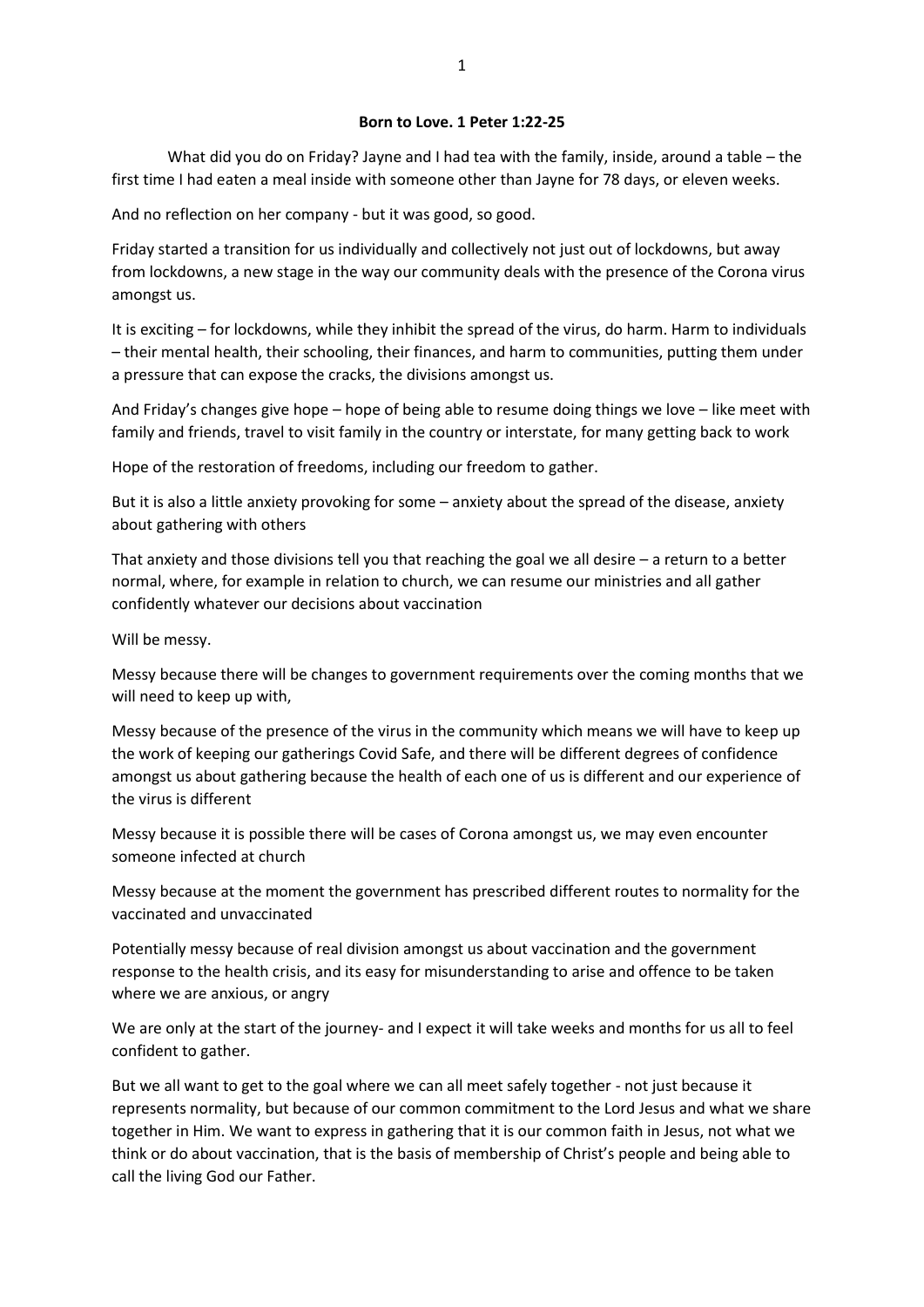What is important is we move through the mess we do so as genuine followers of Jesus, people who are characterised by the love the Lord Jesus said His people are to be known for in the world.

*John 13: <sup>34</sup> "I give you a new command: Love one another. Just as I have loved you, you are also to love one another. <sup>35</sup>By this everyone will know that you are my disciples, if you love one another."*

Every step of the way, whatever our differences, our neighbours should see that we treat each other, fellow followers of Jesus, with love.

Love because we have been loved by Jesus

Love because there is nothing better than being a disciple of Jesus

So this morning/ this evening I am going to start by looking at the command to love in 1 Peter because it will emphasise to us that this love for God's family in Christ is non negotiable.

Then I will remind us of the character of the love commanded by looking at some familiar New Testament passages.

And finally I want to engage you with the challenges and opportunities we have for love in our differences

#### **Loving as Family.**

So  $-$  1 Peter 1:21 – and this time I am going to read it from the ESV

*1 Peter 1: <sup>22</sup>Having purified your souls by your obedience to the truth for a sincere brotherly love, love one another earnestly from a pure heart, <sup>23</sup> since you have been born again, not of perishable seed but of imperishable, through the living and abiding word of God; [ESV]*

There is the command - *love one another earnestly, perseveringly, from a pure heart*

That is how God's people are to live as they journey to their heavenly home

Three things to note.

Firstly, this is a command to do what we have been saved by Jesus to do.

Having purified your souls by your obedience to the truth is Peter's way of speaking of believing the gospel and its effects.

In chapter 1 verse 2 he had spoken of believers as chosen 'to be obedient and to be sprinkled with the blood of Jesus'.

Here in v. 21 Peter is referring to the effect of that obedience to the gospel call for repentance and faith in Jesus, the effect of believing the gospel that Christ has died for our sins and turning away from being the boss of our own lives to confess Jesus is Lord.

By that obedience Believers have 'purified their souls' – that is they have been cleansed, made fit for God's presence by the sacrifice of Jesus on the cross – and while that is the whole person the emphasis is on their inner person, their thoughts and will. Jesus' sacrifice has included them in God's new covenant people who in the words of Ezekiel been cleansed of all their impurities and given new hearts. Ezek. 36:25-26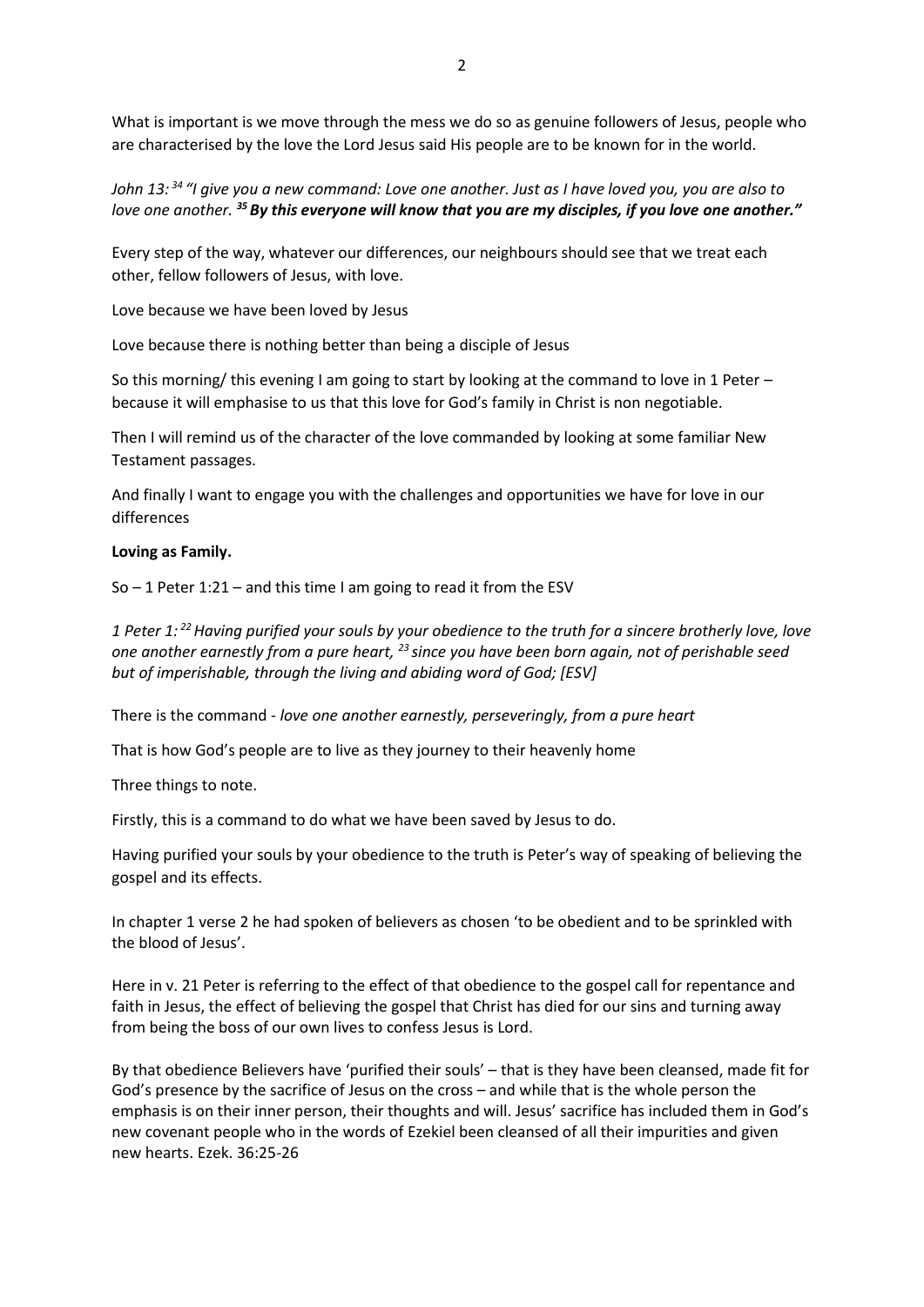And Peter is saying that the purpose of being included in His new covenant people is that they show a sincere brotherly love for each other.

[The CSB makes brotherly love sound like it is the result of their pursuit of holiness. The ESV is better]

Let me unpack that 'brotherly love' a little more.

God's people, those saved by Jesus' death, are to think of themselves as a family with one Father, God.

In the world people get to choose those they will love. Not Christians. Christians are to love are those they haven't chosen. That's the way it is in families. You don't get a say as to who your siblings will be but you are to love them - just because they are your siblings, loved by your parents.

And brotherly love is a life long expectation, as long as you are a member of the family

And it is to be sincere – not play acting, not pretend. Not just a polite acknowledgement on a Sunday while you keep your distance.

The command *love one another earnestly, perseveringly, from a pure heart* is a command to do what we have been saved to do, to express the purpose of our being saved by Christ.

Secondly, this is a command to live as true children of our heavenly Father

*from a pure heart love one another constantly, <sup>23</sup> because you have been born again—not of perishable seed but of imperishable—through the living and enduring word of God. <sup>24</sup> For*

*All flesh is like grass, and all its glory like a flower of the grass. The grass withers, and the flower falls, <sup>25</sup> but the word of the Lord endures forever.*

*And this word is the gospel that was proclaimed to you.*

We are to love because we have been given new birth by God through His gospel word.

Why is being born again a reason to love one another constantly, deeply, eagerly?

Peter is telling us that as we have been born into this family where God is our Father and we are brothers and sisters by the work of God, our Father expects our life together to reflect our parentage.

This new life is completely different in origin and character from the life any human parent can give us. That life from human seed is transient, passing, failing.

But this new life, like the seed, the word, that brings it into being, is from God.

That word is enduring, and so the life it brings is enduring. This is our forever family.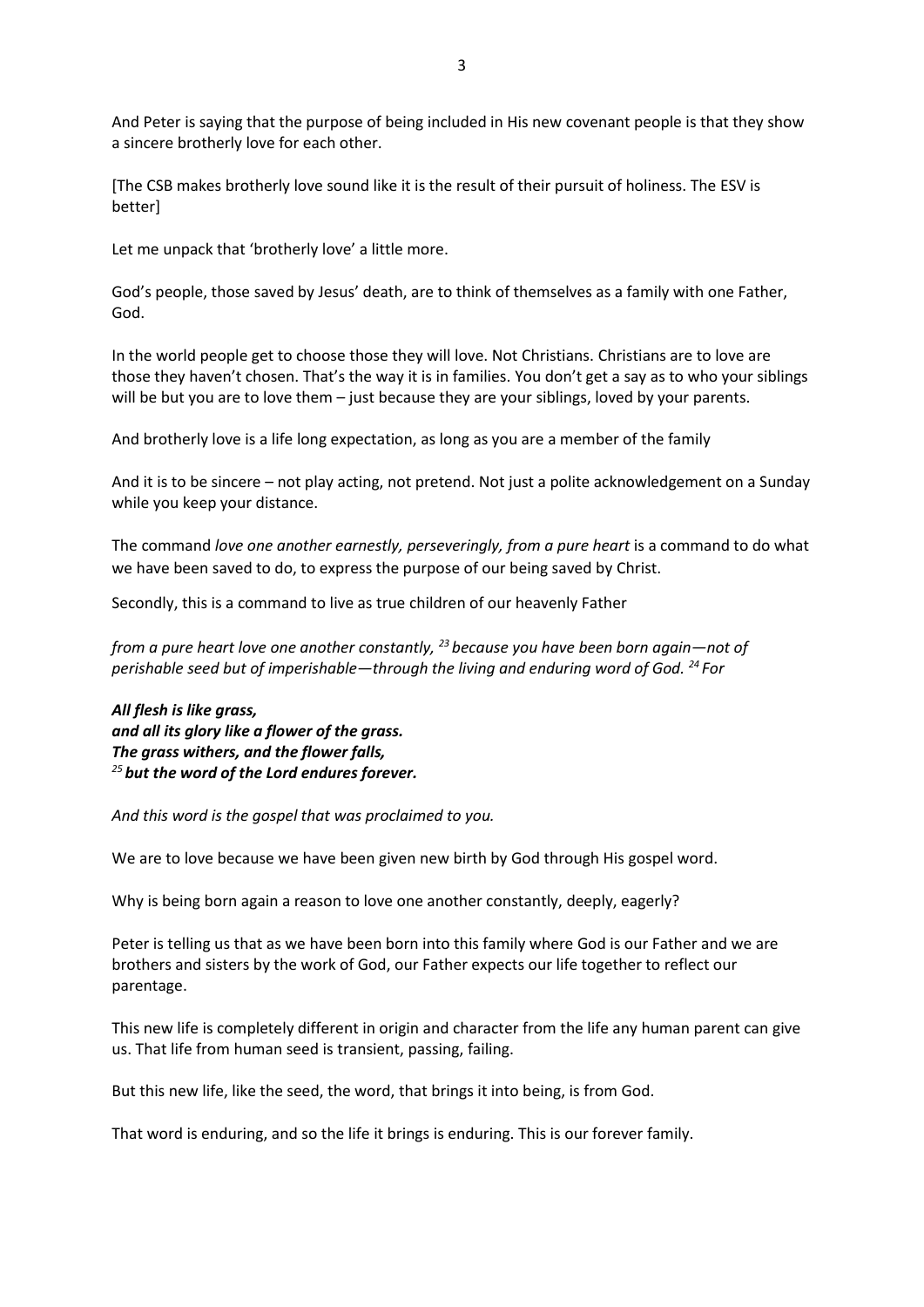And that word is the gospel word, the word that tells us of God's great love for His people, that our Father has loved us, every believer, so much that HE has given His Son Jesus for us. The life this seed begets must share the character of the Father revealed in his life giving word – it must be one of love for His loved children.

Without that love there is no evidence of the new life of God in us.

You cannot be a member of the Father's family, be a Christian, have received new birth – without this love.

And there is no believer whom you do not have to love.

And the third thing to note about the command *to love one another constantly, earnestly* is that obedience is particularly important for a community under pressure for love turns its back on community destroying behaviours

Peter continues

*And this word is the gospel that was proclaimed to you.*

*2 Therefore, rid yourselves of all malice, all deceit, hypocrisy, envy, and all slander.*

Commenting on that list and reflecting on the circumstances of Peter's readers, being tested in trials of various kinds, facing the suspicions and hostility of the surrounding culture,

Peter H Davids "Especially when a community is under pressure there is a tendency to begin bickering and division, which only makes the community that much more vulnerable to outside pressure"

But loving as we are commanded turns us away from those destructive behaviours.

And note particularly the last two, envy and slander.

It is a reminder that love rejoices with those who rejoice, even if those rejoicing are enjoying privileges and ease you might want for yourself and don't have

And love controls the tongue and the keyboard

*1 Peter 1: <sup>22</sup>Having purified your souls by your obedience to the truth for a sincere brotherly love, love one another earnestly from a pure heart, <sup>23</sup> since you have been born again, not of perishable seed but of imperishable, through the living and abiding word of God; [ESV]*

Loving all our brothers and sisters, even those we disagree with, is not an option for believers in Jesus. It is the purpose of our salvation, and it is the sure sign of new birth by a heavenly Father who loves all His children.

Now this is not a surprise to readers of the New Testament. IT is full of instruction on love, and as love is what we really must focus on to get through the messiness of coming out of lockdown and not be ensnared in the devil's work of division through anger, lies and bitterness

I am going to remind you of the nature and character of the love commanded before engaging you with some of the challenges to and opportunities for love at this time.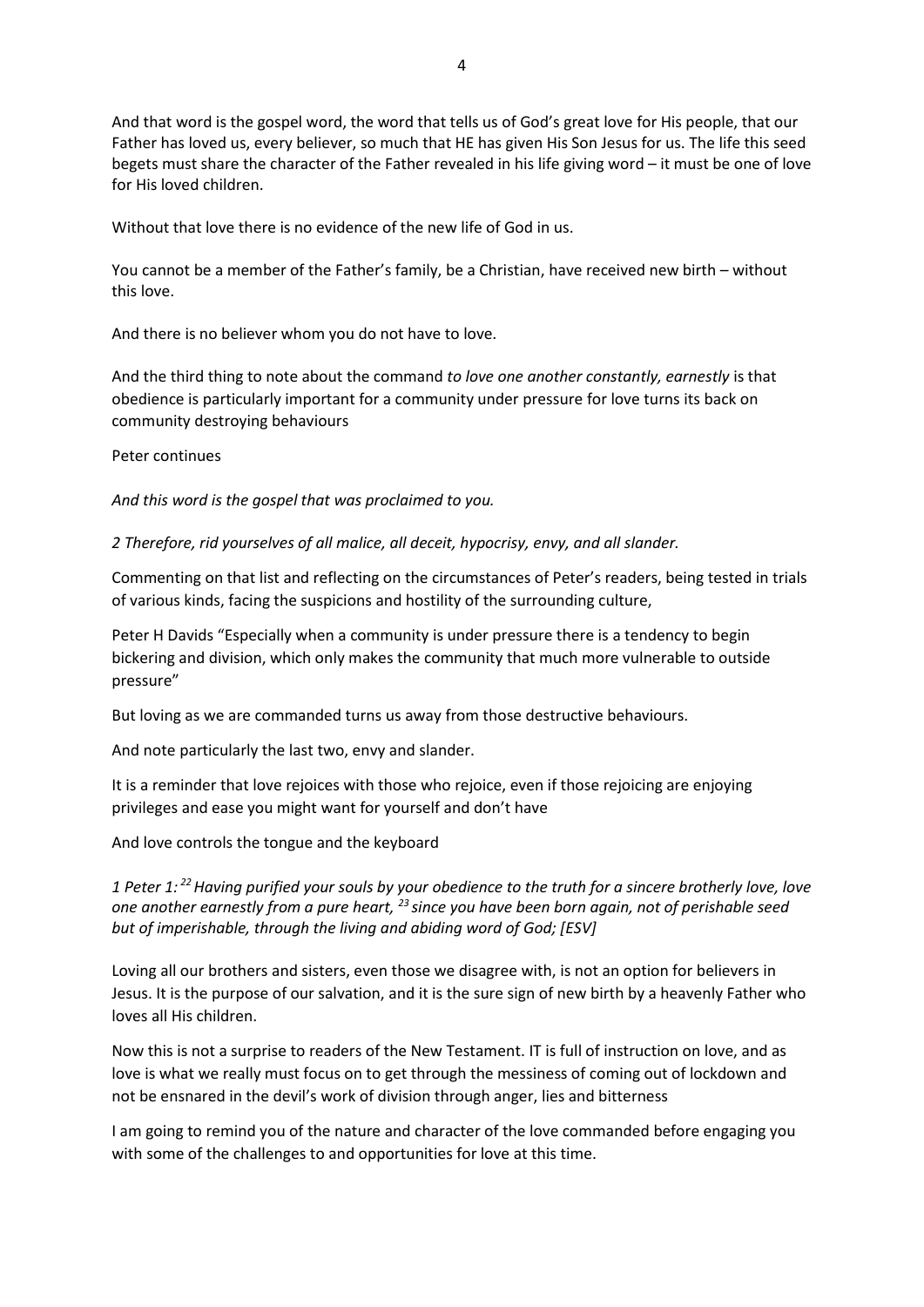#### **Loving as commanded**

What does God's word have in mind when it speaks of the love we are to show to each other.

Firstly, it is modelled on Jesus' love for His people.

*John 13: <sup>34</sup> "I give you a new command: Love one another. Just as I have loved you, you are also to love one another. <sup>35</sup> By this everyone will know that you are my disciples, if you love one another."*

Familiar words, but it is a reminder that our love will cost us as it cost our Lord. And it will cost us to love others in the weeks to come, even if that cost is in overcoming our fears to meet, or to serve. And this love's goal is to promote relationship with our heavenly Father, to know His love, for this was the goal of Jesus' love.

And as it is the love of Jesus' disciples, it is a love that is committed to obeying Jesus. It takes its direction not from our feelings but from what our Lord teaches

*John 14: <sup>21</sup> The one who has my commands and keeps them is the one who loves me. And the one*  who loves me will be loved by my Father. I also will love him and will reveal myself to him."

Another passage – 1 John 3 - Picking up on what Jesus commanded at the last Supper John emphasises again the necessity, cost and content of this love

*1 John 3: <sup>14</sup>We know that we have passed from death to life because we love our brothers and sisters. The one who does not love remains in death. <sup>15</sup> Everyone who hates his brother or sister is a murderer, and you know that no murderer has eternal life residing in him. <sup>16</sup> This is how we have come to know love: He laid down his life for us. We should also lay down our lives for our brothers and sisters. <sup>17</sup> If anyone has this world's goods and sees a fellow believer in need but withholds compassion from him—how does God's love reside in him? <sup>18</sup> Little children, let us not love in word or speech, but in action and in truth.*

The necessity v. 14. You either love and live, or refuse to love and die.

The cost v. 16. Love serves, gives up pleasing ourselves to promote the good of our brothers and sisters

The content vv. 17-18.

Love can't be mere sentiment. It is seen in what we do. It is practical and real, and shares the good things God has given us with those in need

And in being real, it also engages with the reality of the situation. Genuine love is never divorced from truth, for lies can never inform right action. As Paul says in 1 Cor. 13, love rejoices in the truth.

And let's hear the rest of what Paul says love is, and isn't.

1 Corinthians 13:<sup>4</sup> Love is patient, love is kind. Love does not envy, is not boastful, is not arrogant, <sup>5</sup> is *not rude, is not self-seeking, is not irritable, and does not keep a record of wrongs. <sup>6</sup> Love finds no joy*  in unrighteousness but rejoices in the truth.<sup>7</sup> It bears all things, believes all things, hopes all things, *endures all things.*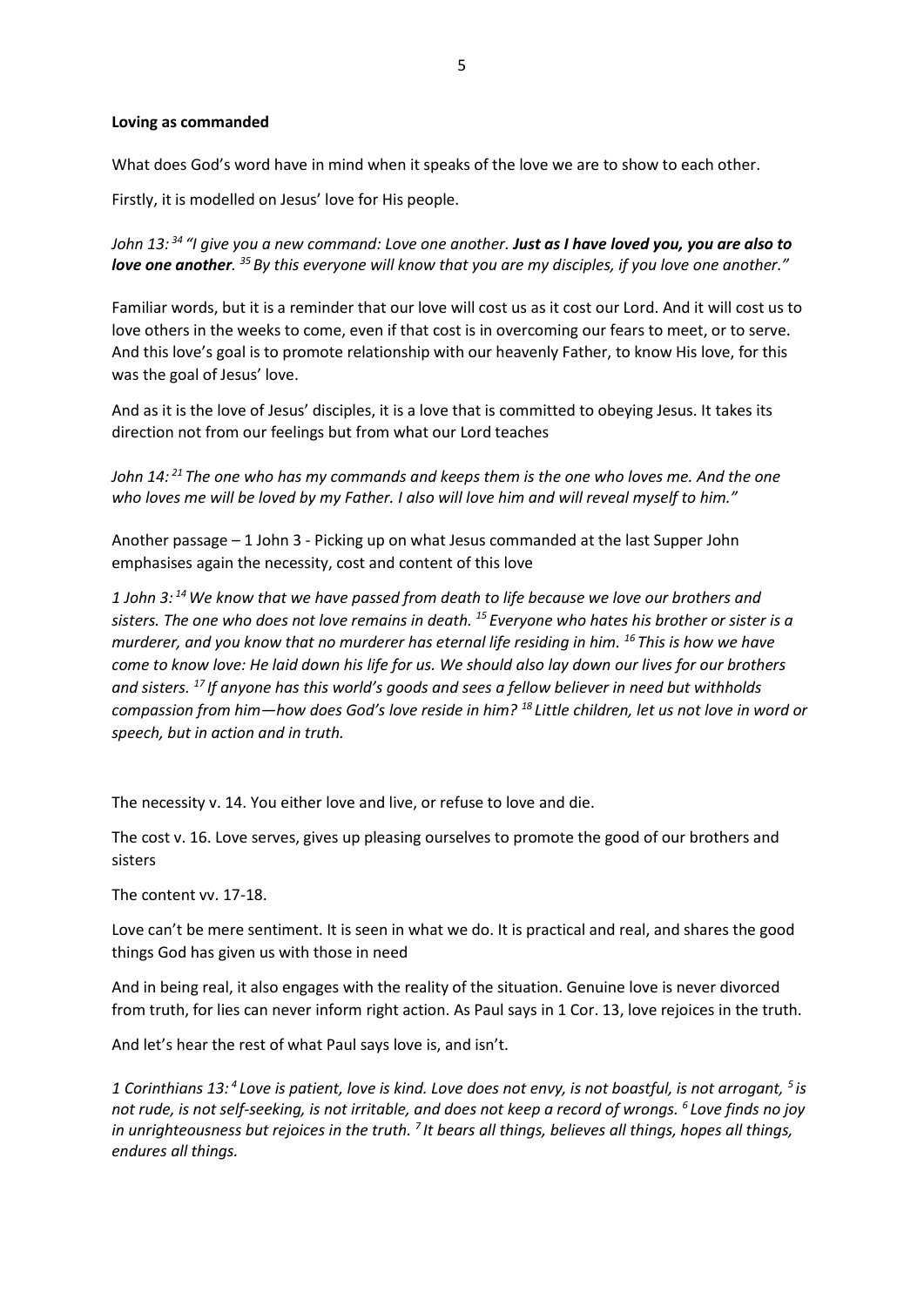This is the kind of love we will need to show to each other if we are to get through this messy period. We will need, for example, a lot of patience and kindness in the coming weeks. And it will need to be love that is not just sentiment, but shows itself in action – in changing Sunday morning routines to come and gather in person, in giving up more of the day to serve, in initiating connecting again with each other in person.

And we will need to show this love in the context of acknowledging differences between us, differences that some of us may find hard to live with.

What are the challenges to and opportunities for our love in the midst of these differences?

# **Loving in Difference**

To help me and you think through this I have grouped the different challenges and opportunities according to how there are different ways of thinking amongst us about the seriousness of the disease and the effectiveness and safety of the vaccines.

Let me talk briefly about the axes – you can see them there – what we think about the disease, whether we think it is serious or not; and what we think about the vaccines, whether we think they are safe and effective or not.

|                             | <b>COVID</b>               | <b>COVID</b>               |
|-----------------------------|----------------------------|----------------------------|
|                             | (not serious)              | (serious)                  |
| Vaccine                     | Not serious                | Serious                    |
| (safe and<br>effective)     | Vaccine safe/effective     | Vaccine safe/effective     |
| Vaccine                     | Not serious                | Serious                    |
| (unsafe and<br>ineffective) | Vaccine unsafe/ineffective | Vaccine unsafe/ineffective |

There are other differences amongst us – what we think of the restrictions we have lived under, how we have experienced the lockdown – but I have chosen our attitudes to vaccination and disease to group our differences because what we believe about them does divide us, affects our choices, and gives rise to particular challenges to love and maintaining our unity in Christ.

Secondly, these axes, what we believe about the vaccine – safety and efficacy, and what we believe about the disease, represent scientific judgements, not theological or political judgements.

As scientific judgements they are judgements based on data and the interpretation of data and so, like all scientific judgements, they should be open to revision as new data emerges. Movement between the quadrants is possible as new data comes to light.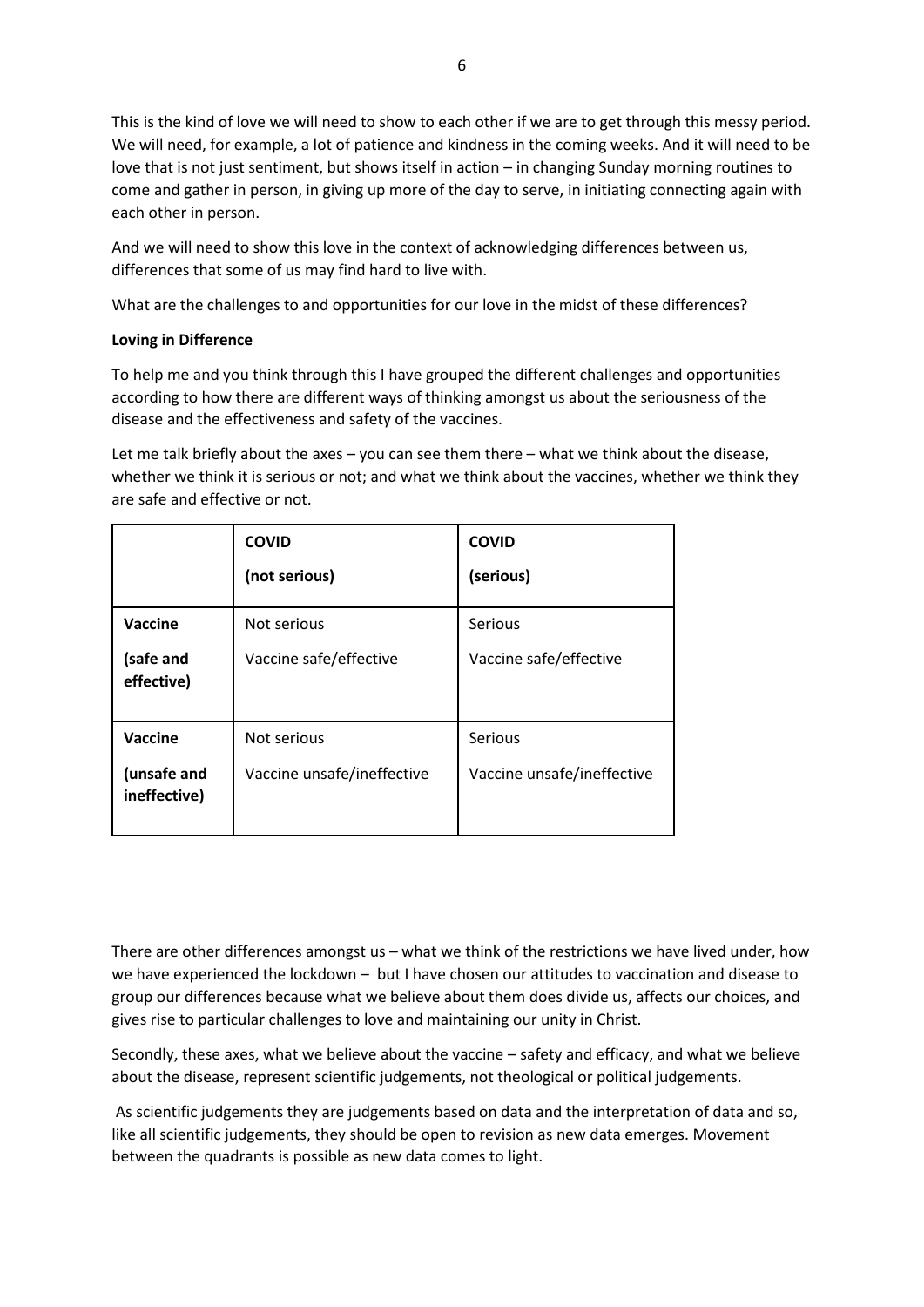And that data is emerging at a great rate. We have had more time to learn about both the virus and the vaccine since the vaccines became available and the data, particularly on safety and efficacy, is accumulating. That data is also increasingly local as we watch what is happening in both NSW and Victoria with the spread of the virus, hospital admissions and deaths, and as the TGA collects and investigates reports of sickness and death associated with the vaccine. The vaccines are looking increasingly safe and effective in preventing hospitalisation and death

Thirdly, because these are scientific judgments and not political judgments there can be a great variety of positions about other things in each of the four quadrants. For example, You can believe the data says the vaccine is safe and effective while at the same time thinking the treatment of dissent or making people lose their jobs over a willingness to get vaccinated is heavy handed, or you can think the vaccine is ineffective and be fully committed to lockdown measures to keep people safe.

Fourthly, much of the value of this exercise may be in just recognising that there are differences amongst us – and none of the positions excludes anyone from the faith.

None of us are saved by getting everything right. We can even be deceived about some things and be diametrically opposed about some things – and still be brothers and sisters

The situation in Romans 14, which many have referred to when they think about how to live with these differences so that our unity is not destroyed, is not a perfect analogy to our situation, for differences over food and drink did not threaten anyone's health nor were subject to government regulation. But it is a passage that does tell us Christians can have deeply held differences which lead to exactly opposed behavioural outcomes – one eating meat, the other abstaining from meat; one keeping the sabbath, the other not – and still be brothers and sisters, servants of the same Lord.

That diversity can be a shock to us – but it is real

[How we hold those differences 14:5 "Let each one be fully convinced in his own mind", doing it in honour of Jesus, v. 23 what does not proceed from faith is sin

How we live with those differences, acknowledging each one's independent accountability to the Lord Jesus 14:1, 7-12

What we are to pursue in difference – 14:19 – what promotes peace and builds one another up].

Let's look at each group, and I am going to start with the Covid is serious, and the vaccine is safe and effective – because that is the group I am in, and many of us are in.

Not all of us are the same in this group.

Some of us have convictions about the seriousness of the disease because of the evidence we have seen reported, the ICU admissions, the deaths and long Covid we have heard about happening here and overseas.

But others of us are convinced of the disease by personal experience, the experience of losing someone we love, of knowing friends and family who have long Covid. Those who are in the camp of not taking the disease seriously need to hear that.

In this group we have cheerfully gone along and got vaccinated. Life is opening up for us and many are getting more confident and more excited about getting back to near normal, but some,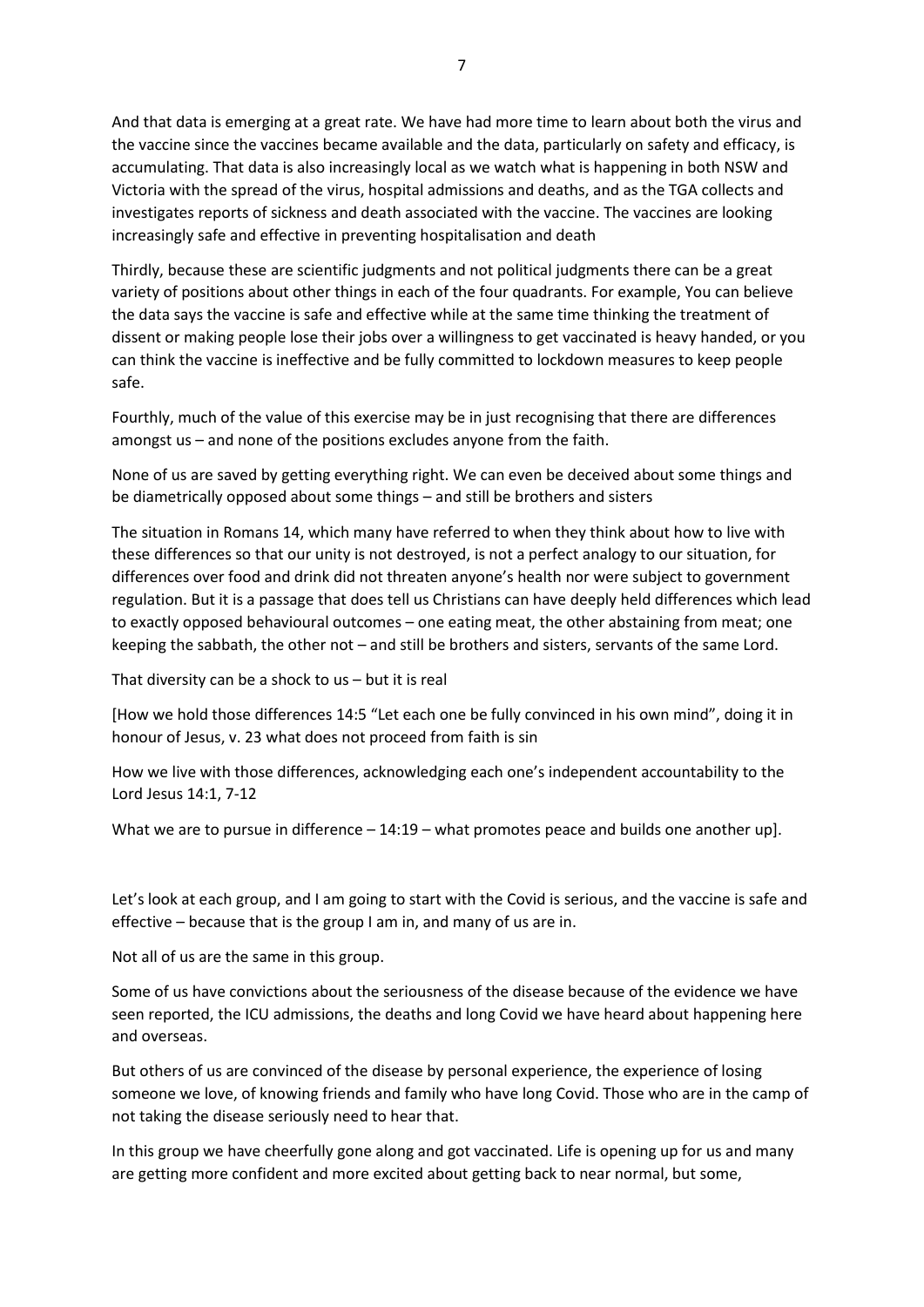convinced of the seriousness of the disease continue very concerned to keep all the measures that will control its spread

What are the challenges and opportunities for love we face?

There are many, some of which will be shared by other groups but for each group I want to highlight three. Challenges to love

1. Despising or looking down on the unvaccinated.

Despise is a strong and ugly word but it is the word Paul uses in Romans 14 of the attitude of the strong to the weak.

Someone you despise is someone you no longer think is worth bothering about. They've made their choices – and they should be left to them, and we will all move on. And when you despise someone you are Unsympathetic to the difficulties those who won't get vaccinated face, unsympathetic to their fears, unsympathetic even when they fall sick with Covid.

Happy to join the community pile on.

- 2. Anger at those who don't take the disease seriously and so flout the rules that will keep it in check, like mask wearing. Angry with them for the embarrassment they cause us in talking to our non-believing friends
- 3. We can become impatient with them holding us back, continuing to threaten our hospital system – especially if you work in the system

And behind all that can lie a pride, puffed up in our certainty that we have got it right, affirmed by society's approval

All of those are real temptations, and all would be a failure of love

But if we are resolved to live obeying God's good command to love what are our opportunities, opportunities to show the world we are Jesus' disciples – and different because of that

- 1. We can accept one another as Paul says in Romans 14, acknowledging that someone who differs from us on the science of vaccination is still a brother or sister in Christ and so someone whose inclusion we should work for and welcome – in a Covid safe way, for the disease is real. At the moment that means making sure they can keep gathering to hear God's word in a smaller number, supporting that service where that might be needed. Later it might mean accepting arrangements that will allow us all to meet together at the one time – for love of Jesus. Love always needs courage to love those unlike ourselves.
- 2. It means relating with a kindness that is willing to sympathise, the love that can grieve with those who grieve – that can make space to feel their loss even where we disagree with their position.
- 3. Keeping on talking with them. Part of the issue is isolation. It has been easy to have nothing to do with those you never see. Love will stay in touch, and for some of us speaking the truth in love will mean keeping on talking about vaccination – giving an opportunity for people to test their position, confirm evidence. Romans 14:16 says 'Do not let your good be slandered'. Love is not accepting untruths but gently challenging them. Love creates room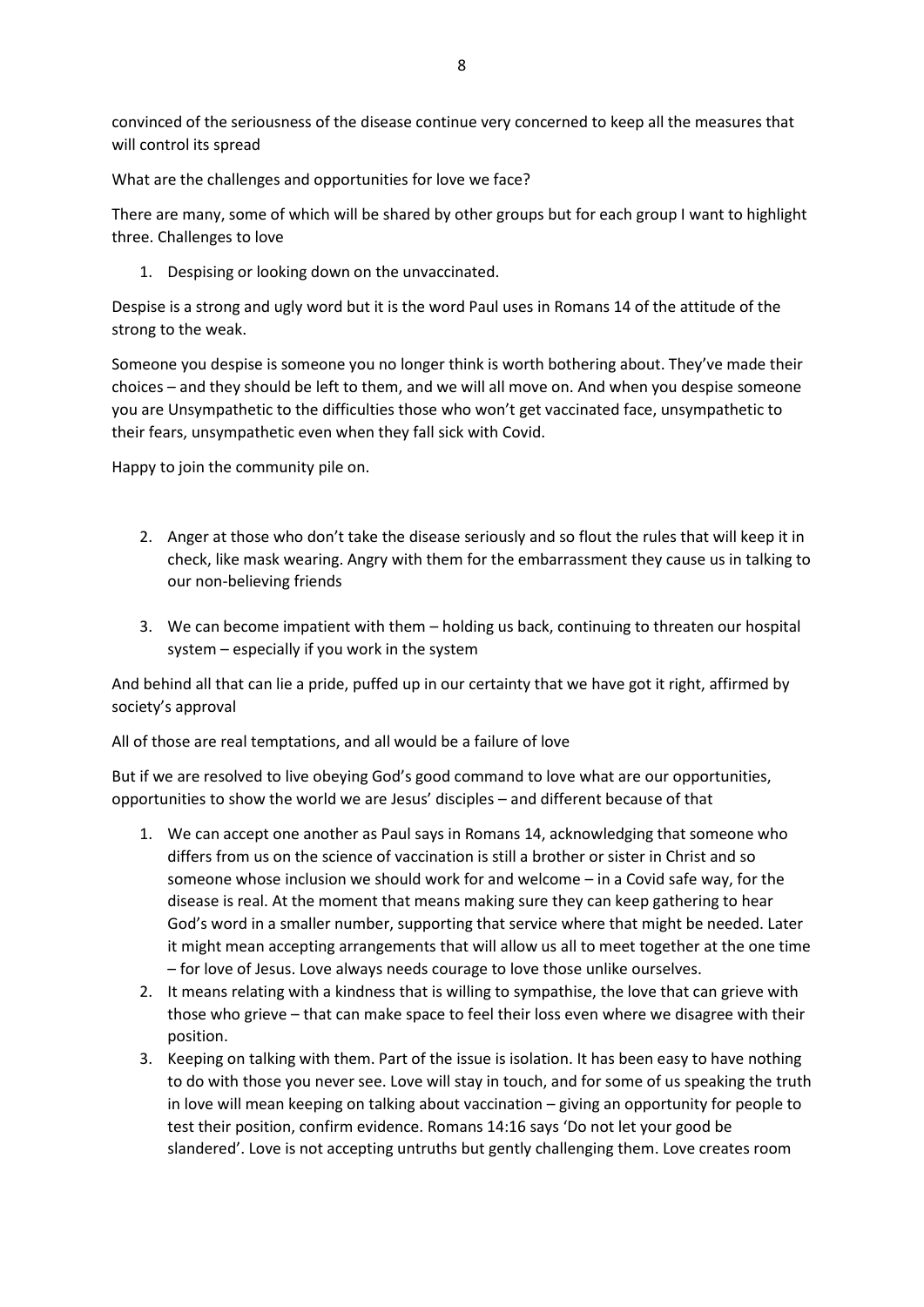for continued discussion and change – because, convinced of the vaccine's safety and the seriouosness of the disease love does want others to protect themselves.

Test all things. You may see other opportunities – but the important thing is that we are looking,

Next – the diametrically opposite group

Covid not serious, vaccine not safe and effective. If you are in this group you might think it presumptuous of me to speak of challenges, or fear that this is just another way of trying to change you because I am so clearly in favour of vaccination and thankful for it.

But I have spoken with one or two who hold this position, and I am speaking to you now on the assumption that you are fully convinced in your own mind that your position is consistent with your faith in Jesus, done to please Him, and that you are committed to loving your brothers and sisters for Jesus' sake.

What challenges to that love does it seem to me you face.

- 1. Like the fully vaccinated, looking down on your brothers and sisters who don't agree with you, thinking them compliant sheep led along by the spin of the government and media, without really doing their own research.
- 2. Outrage at the government's restrictions, particularly the mandating of vaccination for all kinds of groups, an outrage that can see anyone not actively opposing it as compliant with evil, or anyone operating within those restrictions – say having services that are open only to the fully vaccinated as we will have, as well as a service for those whose vaccine status is unknown – as betraying believers like you.
- 3. Judging others, condemning their lack of integrity or faith. I was speaking to another Pastor who had several frail, elderly people in his congregation who wanted to come back to church – for they had been suffering in isolation – but who indicated to him that they would only feel comfortable in a vaccinated only gathering. He was planning to run that as well as the vaccination status unknown service he had already decided to run and was promptly accused of compromising the gospel, and those elderly believers accused of faithlessness for not being willing to risk death for the sake of all meeting together. There is a lot of judging going on.

What are the opportunities for loving others that those who believe the disease is not serious and the vaccine not safe and effective.

1. In line with Romans 14 to give up that judging of others, and to accept those who differ from them as brothers and sisters who, like them, are acting out of conviction knowing they are accountable to the Lord Jesus. In particular to accept that trying to love others in opening up services only to the fully vaccinated is not abandoning the gospel, nor is it a failure to love them. We desire all to be able to meet together based on their confession of Christ, but we can't always have what we desire, and we can desire many things at the same time that sometimes conflict. In our case we desire to end the damage being done by not opening by opening as soon as we reasonably can, which is on the  $7<sup>th</sup>$  November – and we want that because we also love the single, those with young families for whom the live stream is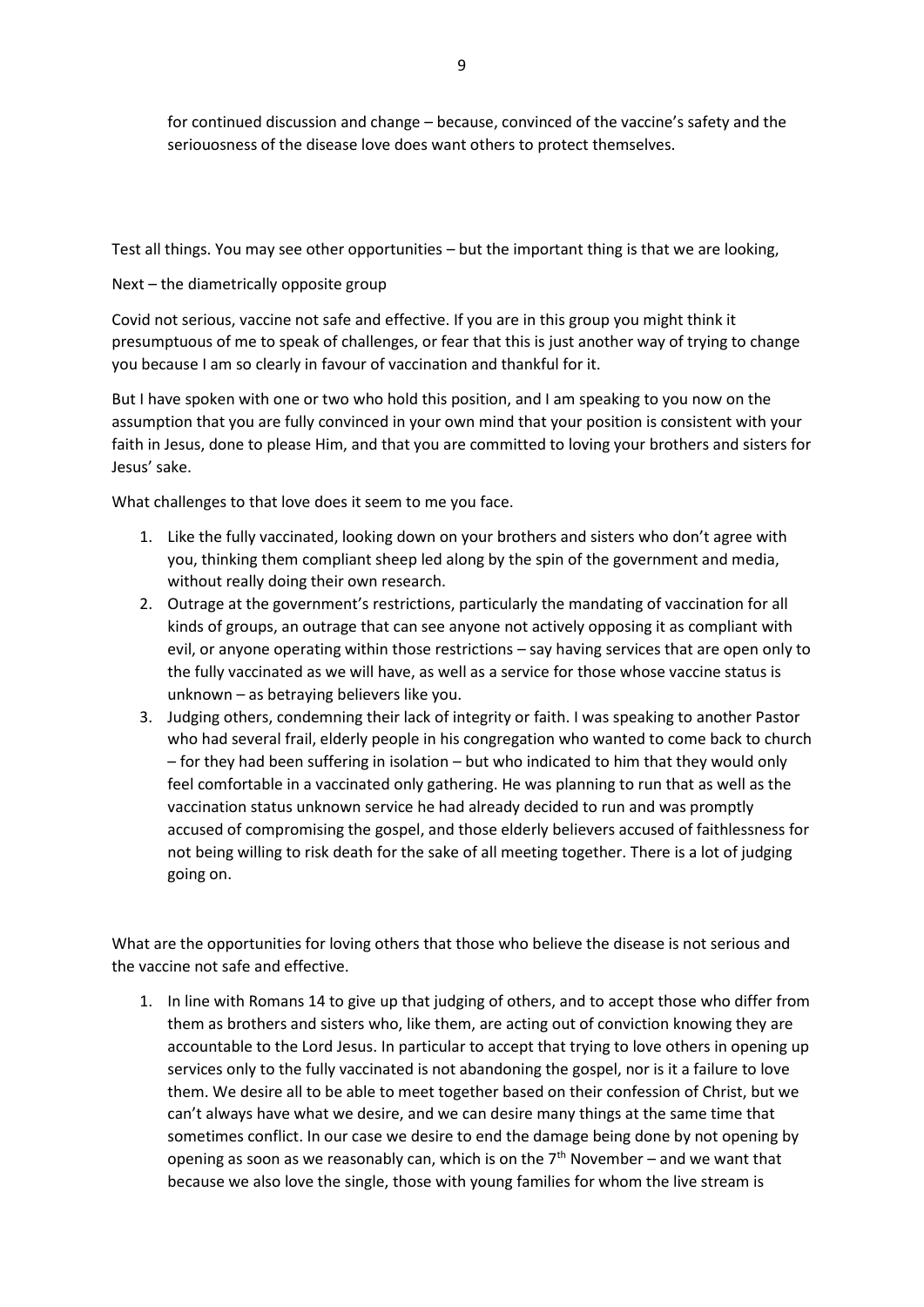proving so difficult, and the community that benefits from a communal gospel witness. Love will be glad for the good that we can do them by starting to meet together.

- 2. You have an opportunity to love by accepting imperfect love. Meeting in a smaller group might fall short of what you expect, but we are running it because we love you and want you to have the encouragement of meeting with others around the Word. You can love by not isolating yourself, separating yourself – and coming to that smaller meeting while we wait the removal of the requirement to check vaccine status. Session wants that and has written to request that, and our letter will be on the website. Don't let the pursuit of the perfect be the enemy of the good, and it is good to meet with other believers to hear God's word, pray together, sing His praise – even if it is behind masks and in a smaller number.
- 3. Abandon outrage. James says James 1:19 *everyone should be quick to listen, slow to speak, and slow to anger.* Remember what Paul said – Love is not irritable, and does not keep a record of wrongs. Neither does it provoke, and so it would not be loving if you are not yet fully vaccinated to seek entry to a gathering for the fully vaccinated just to make a point. Abandoning outrage may involve you in grappling with God's sovereignty so that like Joseph you can say of those you think are wronging you 'You meant it for evil, but God meant it for good." Trusting in the love of your sovereign Father is at the heart of being able to be generous, kind and patient to others.

# Test all things.

What of those who are in the Covid is a real and serious disease, but are convinced the vaccine is unsafe.

Let me say from the outset I grieve for the difficult position you are in. Don't think that we think any less of you as fellow believers by disagreeing about the scientific evidence.

This is the time to remind us all that some have real reasons for being concerned about the vaccine's safety – past experience of vaccines, even past unhelpful experiences of doctors; knowing someone close to them who has suffered a serious vaccine side effect; or being caught up in the mixed, ambiguous messaging that accompanied the early days of the vaccine roll out

What challenges does this group face to love?

- 1. The danger of withdrawing either because they are fearful of catching the disease, or they dread the conversations, or the condemnation.
- 2. Becoming resentful of the pressure they are put under to get vaccinated, even from well intended brothers and sisters who in love would want them to protect themselves from the virus.

# What opportunities for love?

- 1. Having the courage to stay connected, to not be excluded to come to the vaccinations status unknown service to encourage and be encouraged.
- 2. To keep modelling faith in God, the faith that trusts Him in the difficult circumstance of lives and livelihoods being threatened by the disease
- 3. To keep on being patient with those whose well intentioned concern can irritate, to keep on believing the best of people's intentions, so that conversation can continue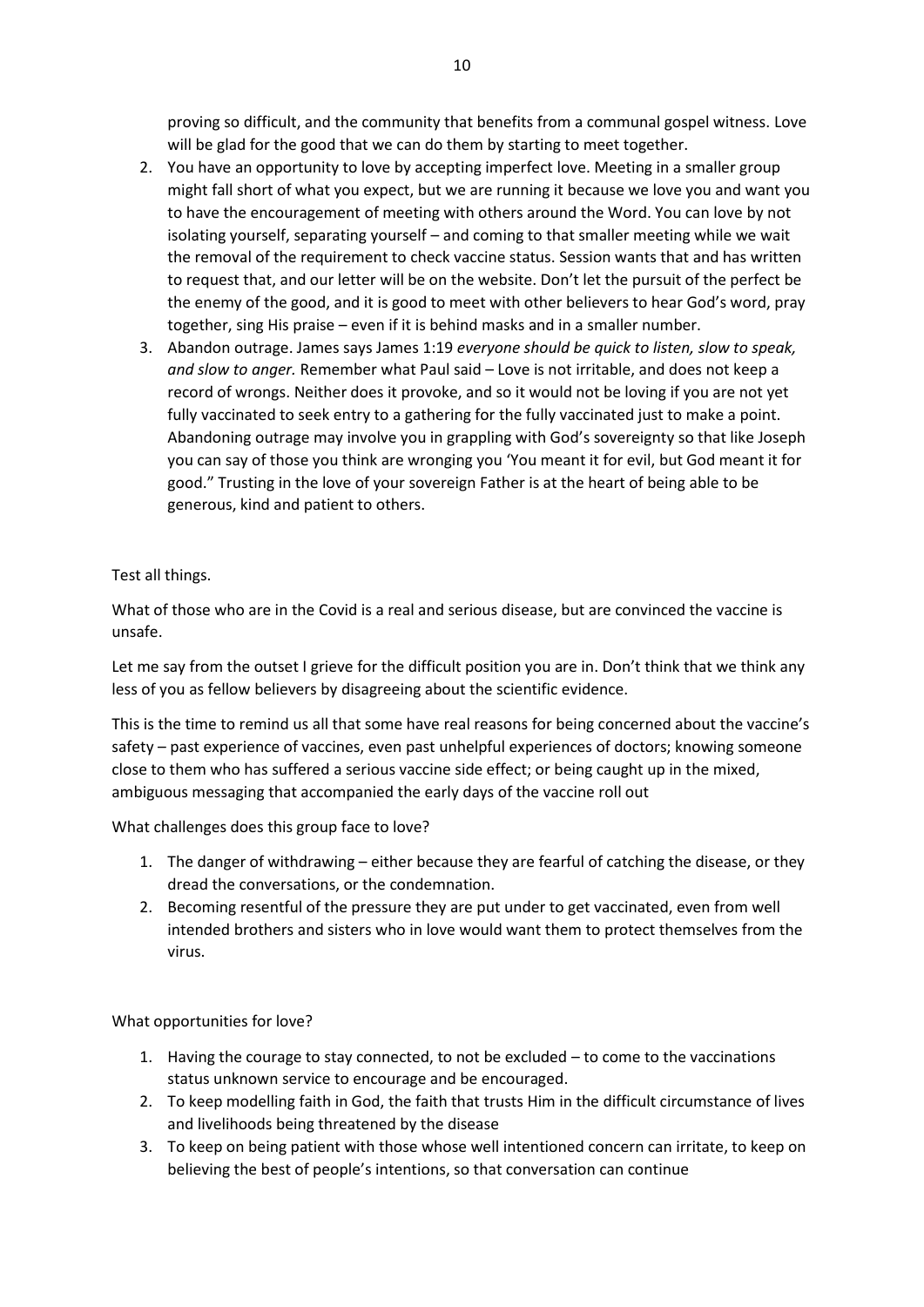And the fourth group, those who think the disease is not particularly serious, at least not for them, and who think the vaccine safe.

What a happy place to be!

But if that is you recognise the challenges to your loving brothers and sisters who are not like you.

- 1. Discounting the concerns of others, to think that because these things don't trouble you there really is not much reason for anyone to be troubled – and so to get irritated with those who get upset with your casual engagement with covid safe requirements like mask wearing and social distancing.
- 2. To judge and speak poorly of those who do have conviction about the seriousness of the disease – to think of them as uptight, even lacking faith, or just plain interfering
- 3. And equally to get impatient with those not being vaccinated because they are stopping things getting back to normal for you as quickly as possible

You in this group have great opportunities for love

- 1. You can serve in love. Vaccinated and unconcerned it will be easier to be involved in getting Sunday School going, or welcoming, or helping out with the three o'clock service if needed.
- 2. To put no stumbling block in the way of others by cheerfully observing the covid safe measures in their presence. That is something Paul recommends in Romans 14, not using the freedoms we feel we have so that others don't take offence, are deterred from meeting
- 3. To be patient with those who lack your unconcern, and to stay in contact with them to encourage them.

Brothers and sisters I know as we start to move away from lockdowns, as the possibility of in person meeting is now very near, many of us are tired, and we are in different places in relation to the way we think and feel about the seriousness of the disease, about the safety and efficacy of the vaccines, about how we have experienced the lockdown and its restrictions.

We will, Lord willing, open up four services on the  $7<sup>th</sup>$  – three to the fully vaccinated and one at three for those whose vaccine status is unknown, and if registration for that service shows we need to do more, we will

Meeting is good for us and the possibility to meet is an answer to prayers

Let's make sure that through this messy time we keep on being Jesus' people, people known for their love of each other even in our differences,

I have sought this morning to engage you with what that might mean for you. I may not have portrayed your challenges and opportunities as you see them – but I have put the command of God before you, to love one another deeply, earnestly, perseveringly

To turn aside from those things that would do the devil's work of dividing and discouraging – from looking down on others and judging them, from anger, from thoughtlessness, from careless words and speech